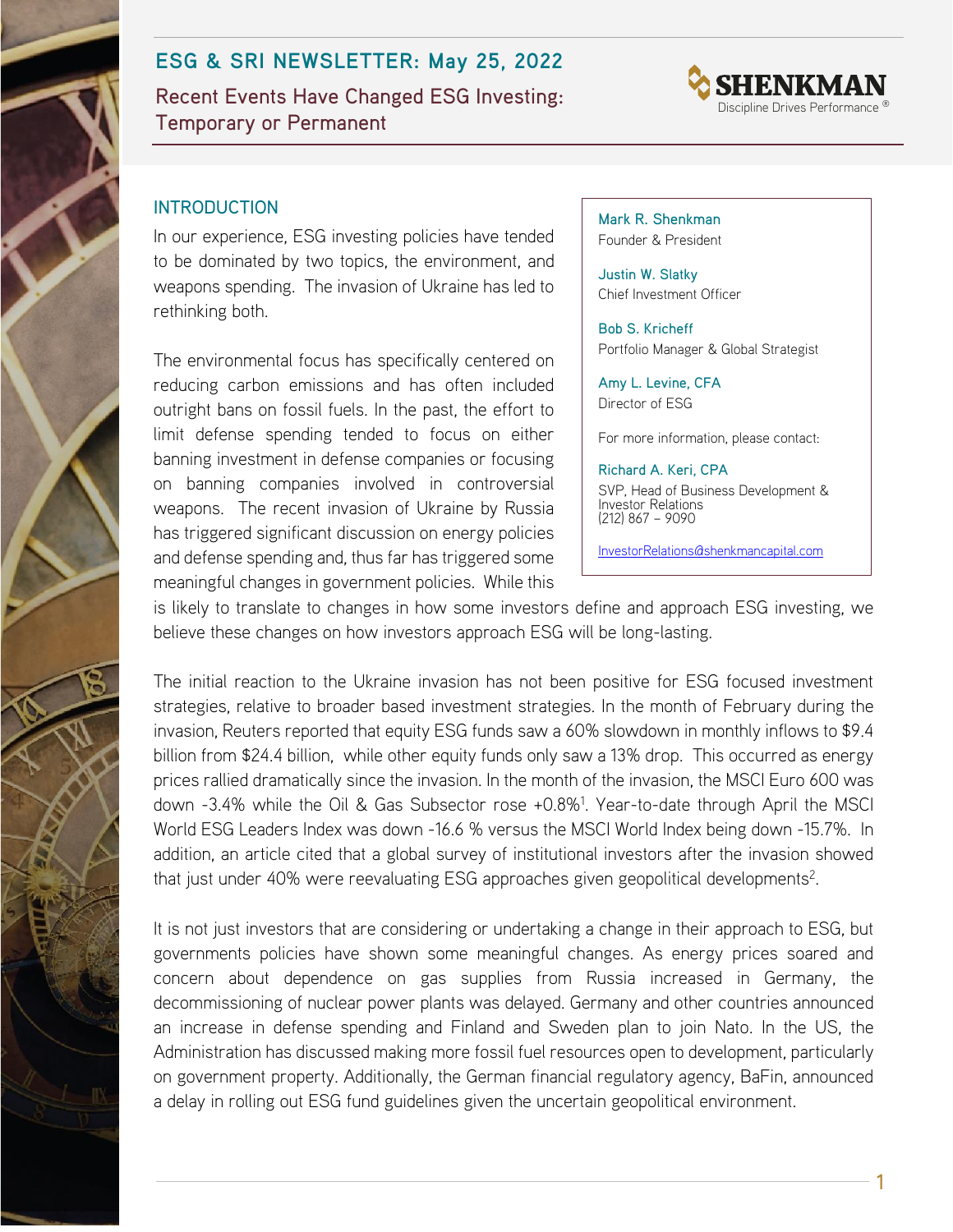## **ESG & SRI NEWSLETTER**

We do not believe the announcements outlined above will be the end of government actions. In our view, it is highly likely that governments and major institutions will roll out new, and possibly more aggressive, energy policies. These agendas are not likely to include a "pull-back" on investment in renewables; however, it may prove to be a more balanced approach than previously seen. Some of the goals for carbon reduction may shift to longer time frames or allow for more flexibility than before. Additionally, policies may be more supportive of near-term use of fossil fuels and complete elimination of fossil fuel investments may be replaced with a more balanced approach to transitioning to clean and sustainable products.

These government trends and the recent financial performance may influence investors' ESG investment paths. Perhaps investment policies will veer away from the use of outright negative screens and target dates by taking a more balanced approach toward corporations. Topics that are getting more focus include prevention of poverty from rising commodity prices, aiding war refugees, and ensuring the safety and abundance of food supplies. The potential immediacy of these issues can lead to rapid changes in societies' choices. In particular, we believe the humanitarian need to ensure ample food supplies may meaningfully increase during the next twelve months, as the disruption of harvests and plantings get added to the impact of supply chain disruptions. This is likely to influence ESG policies and may change how investors view their strategies.

ESG related geopolitical restrictions are another common topic that is now getting significantly more focus. With the government-led sanctions that have been undertaken against Russia, investment restrictions and corporate pullback from Russia has escalated. Questions about past or present exposure to Russia within investment portfolios have become a common question from allocators to investment managers. This new "factor" has created significant investment risk given sanctions and potential investor backlash. Geographic ESG restrictions are not uncommon, though they have been fairly limited, such as negative screens for exposure to Iran and Sudan. These recent developments raise the question of how ESG factors on Russia were rated prior to this most recent invasion of Ukraine, as the country has the same leadership in place as when they invaded and occupied Crimea in 2014. We believe that post invasion investors are increasingly examining which jurisdictions they have exposure to more carefully, as rule of law as well as how legal and regulatory transparency can meaningfully impact investment returns. In addition to current lockdowns in China and changes in policies relating to public companies, these factors are likely part of the reason we have seen international capital out flows from China and the strength of the US dollar.<sup>3</sup>

Investors pursue ESG and socially responsible investing for different reasons. These reasons include, but are not limited to, as a risk management tool, to exploit what they think will be long term investment trends, or to align investing with personal moral values. This can lead to investors having varied priorities and these priorities can change as events or public opinion changes. The invasion of Ukraine is complicating the already complex arena of ESG investing.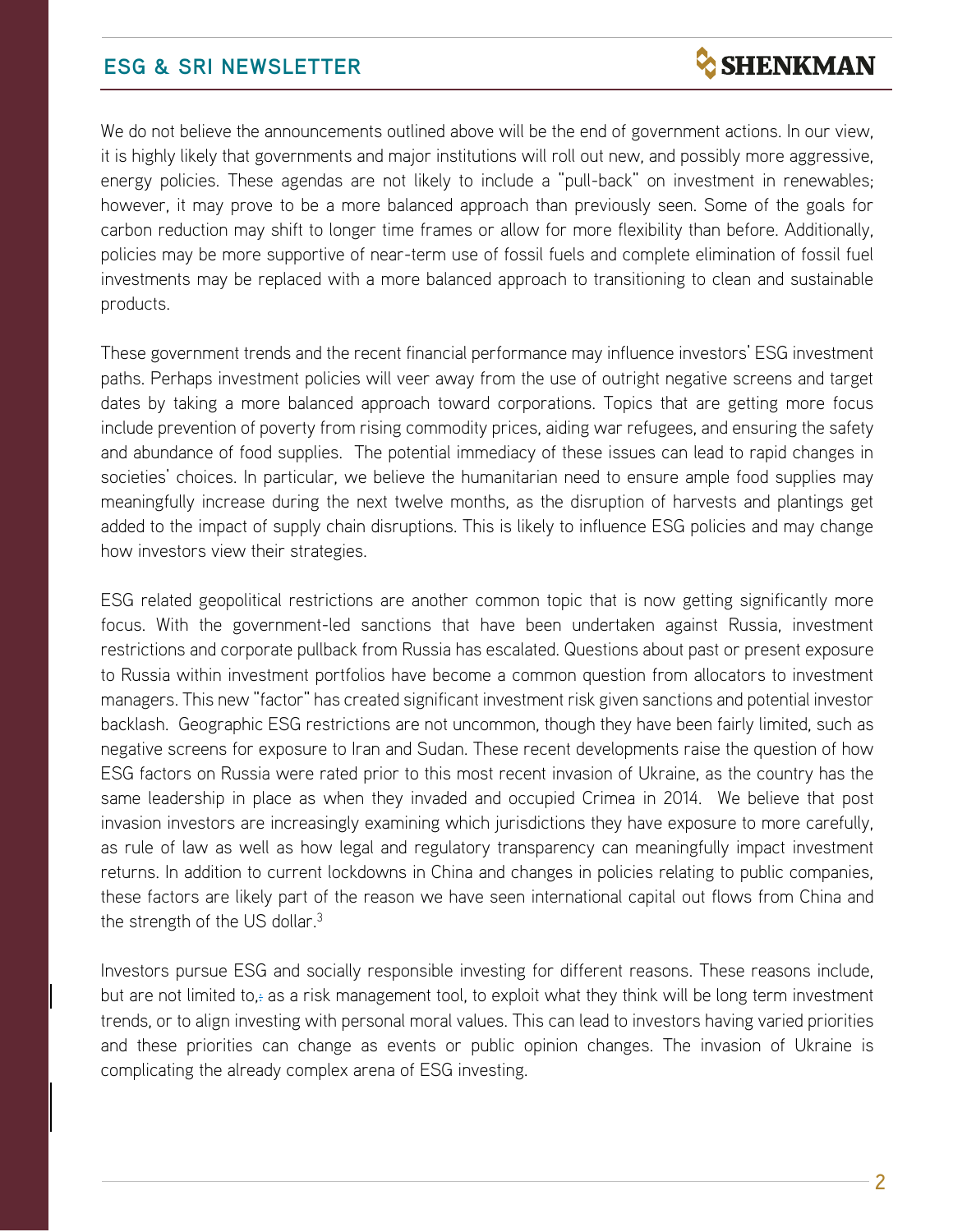## **ESG & SRI NEWSLETTER**

### **CONCLUSION**

Investors like to quantify decisions into numbers. This has led to an effort to measure every aspect of investing, including areas like ESG and SRI that can be highly subjective and can lead to perverse guidelines and rules. These could include items such as setting a hard target on carbon footprints or restrictions on investing in fossil fuels but not a hard target on how much to invest in renewables. Or it could lead to pressuring companies to divest "dirty" assets but allowing them to sell to companies that have no carbon reduction goals. It is also hard to use numbers to predict changes in public opinion. In ESG and SRI investing, public opinion can influence which factors get prioritized. While these factors do not minimize the impact of greenhouse gas emissions or smoking cigarettes, it can change prioritization. The invasion of Ukraine has clearly caused some investors to rethink their ESG priorities and approach. ESG related policies at the government and investment levels are likely to change after these recent geopolitical events, any changes have the potential to make investors more thoughtful and flexible in their ESG approach.

#### **SOURCES**

<sup>1</sup> https://www.reuters.com/business/sustainable-business/global-markets-esg-graphic-pix-2022-03-17/ <sup>2</sup> <https://www.pensionsage.com/pa/Pension-schemes-re-evaluating-ESG-approaches-in-light-of-Ukraine-conflict.php> <sup>3</sup> https://www.bloomberg.com/news/articles/2022-03-24/china-sees-unprecedented-capital-outflow-since-war-iif-says

#### OTHER SOURCES:

https://vigourtimes.com/selling-dirty-assets-doesnt-make-a-portfolio-clean/

https://www.ft.com/content/4a538e2c-d4bb-4099-8f15-a28d0fefcea2

https://www.pensionsage.com/pa/Pension-schemes-re-evaluating-ESG-approaches-in-light-of-Ukraine-conflict.php https://www.investmentmonitor.ai/special-focus/ukraine-crisis/russian-invasion-ukraine-esg-investing https://www.wsj.com/articles/war-in-ukraine-reveals-flaws-in-sustainable-investing-11648381059 https://www.esg-specialist.com/ukraine-crisis-puts-financial-firms-esg-promises-to-the-test/

### **OFFICES**

#### SHENKMAN CAPITAL MANAGEMENT, INC.

461 Fifth Avenue New York, NY 10017 (212) 867 – 9090

262 Harbor Drive Stamford, CT 06902 (203) 348 – 3500

2424 N. Federal Hwy STE 450 Boca Raton, Florida 33431 +1 (561) 769-3600

#### SHENKMAN CAPITAL MANAGEMENT LTD

49 St. James's Street London, UK SW1A 1JT +44 (0) 207 268 2300

Website: [www.shenkmancapital.com](http://www.shenkmancapital.com/)